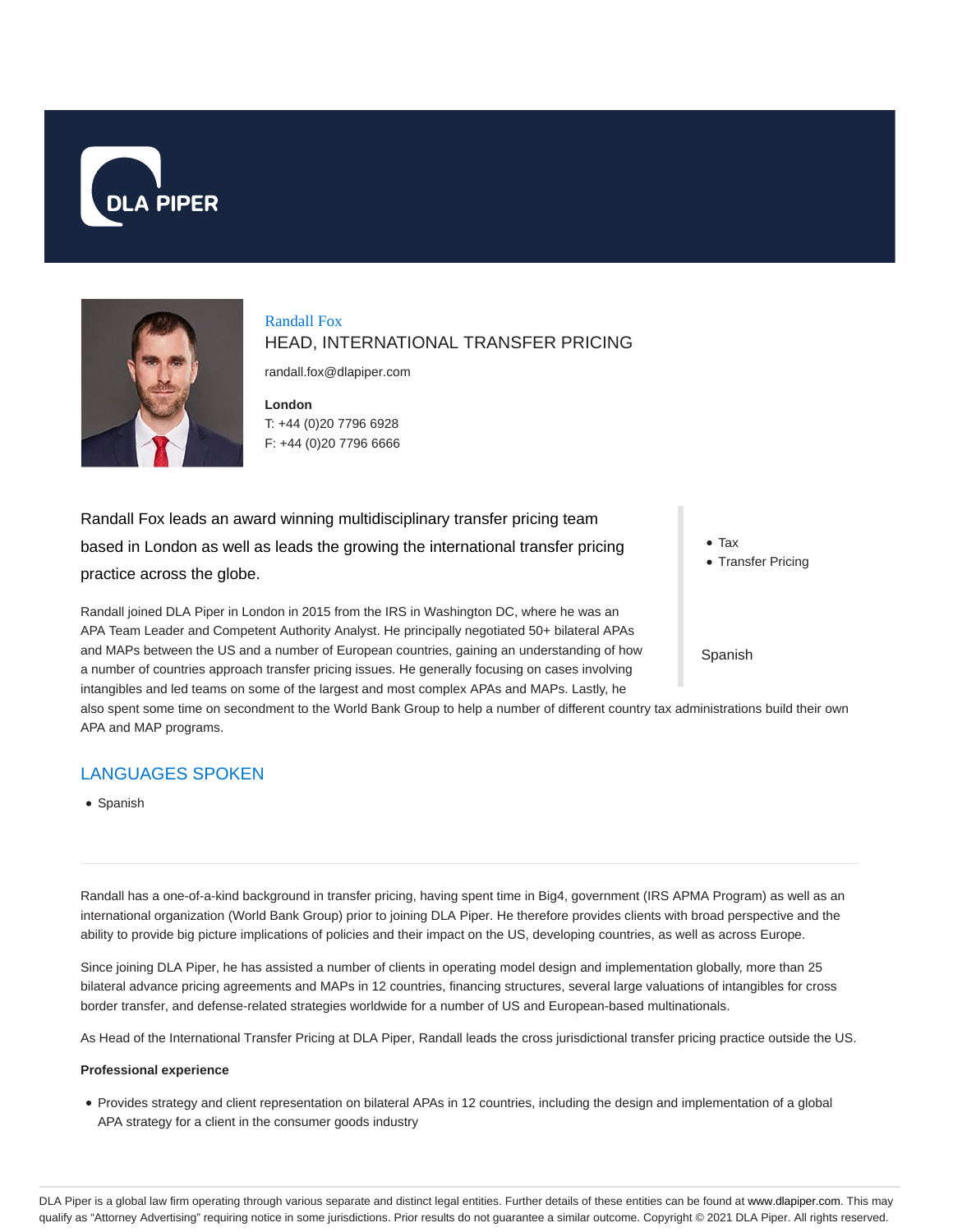- Called as an expert witness to provide written and oral testimony before a tribunal at the Netherlands Arbitration Institute on a case involving numerous transfer pricing issues
- Forged new client relationships by providing innovative thinking, significant credibility based on past experience, multi-country coverage from a single point of contact, and a client first approach
- As an IRS APA Team Leader, acted in a lead technical and negotiation role in a competent authority on several APAs with the potential for double taxation of more than US\$1 billion
- As an IRS Competent Authority Analyst, negotiated successful and principled transfer pricing MAP and APA case resolutions with foreign competent authorities in 10+ countries on a wide range of transfer pricing issues
- Played a lead role in the development of APA programs and joint transfer pricing training alongside OECD in numerous developing countries while on secondment to the World Bank Group

## CREDENTIALS

## Prior Experience

Randall joined DLA Piper in 2015, where he has advised clients on preventing and resolving transfer pricing disputes in numerous countries. In addition, he has also been called as an expert witness in an international arbitration hearing involving numerous transfer pricing issues. He joined DLA Piper from the Internal Revenue Service (IRS) in Washington DC, where he was a Team Leader responsible for leading transfer pricing case negotiations on behalf the IRS for some of the largest cases in the history of the IRS Advance Pricing and Mutual Agreement (APMA) program.

His last two years of employment at IRS, he was seconded to the World Bank Group to assist developing country tax administrations around the world with building capacity and developing alternative dispute resolution programs. Randall developed and led training workshops on technical transfer pricing and APA matters, drafted APA guidelines for several countries, and worked directly with tax administrations, finance ministry officials as well as the OECD on numerous policy matters related to transfer pricing. Prior to his time in public service, Randall spent time as a transfer pricing advisor with both a Big4 firm and an economic consultancy firm.

#### **Recognitions**

Randall and his London-based transfer pricing team have been consistently rated a Tier 1 firm by World Transfer Pricing. In addition, the team has won International Tax Review's UK Transfer Pricing Firm of the Year in 2017, 2018, and 2019.

#### **Education**

- Miami University, Master of Arts, Economics, 2005
- University of Washington, Bachelor of Arts, Economics, 2002

#### INSIGHTS

#### **Publications**

#### **Global Tax Alert**

#### 1 December 2021

HMRC has announced new requirements for master file (MF) and local file (LF) documentation, in line with the Organisation for Economic Co-operation and Development (OECD) standardised approach.

**OECD publishes guidance on the tax impact of cross-border working arrangements during the COVID-19 pandemic**

DLA Piper is a global law firm operating through various separate and distinct legal entities. Further details of these entities can be found at www.dlapiper.com. This may qualify as "Attorney Advertising" requiring notice in some jurisdictions. Prior results do not guarantee a similar outcome. Copyright @ 2021 DLA Piper. All rights reserved.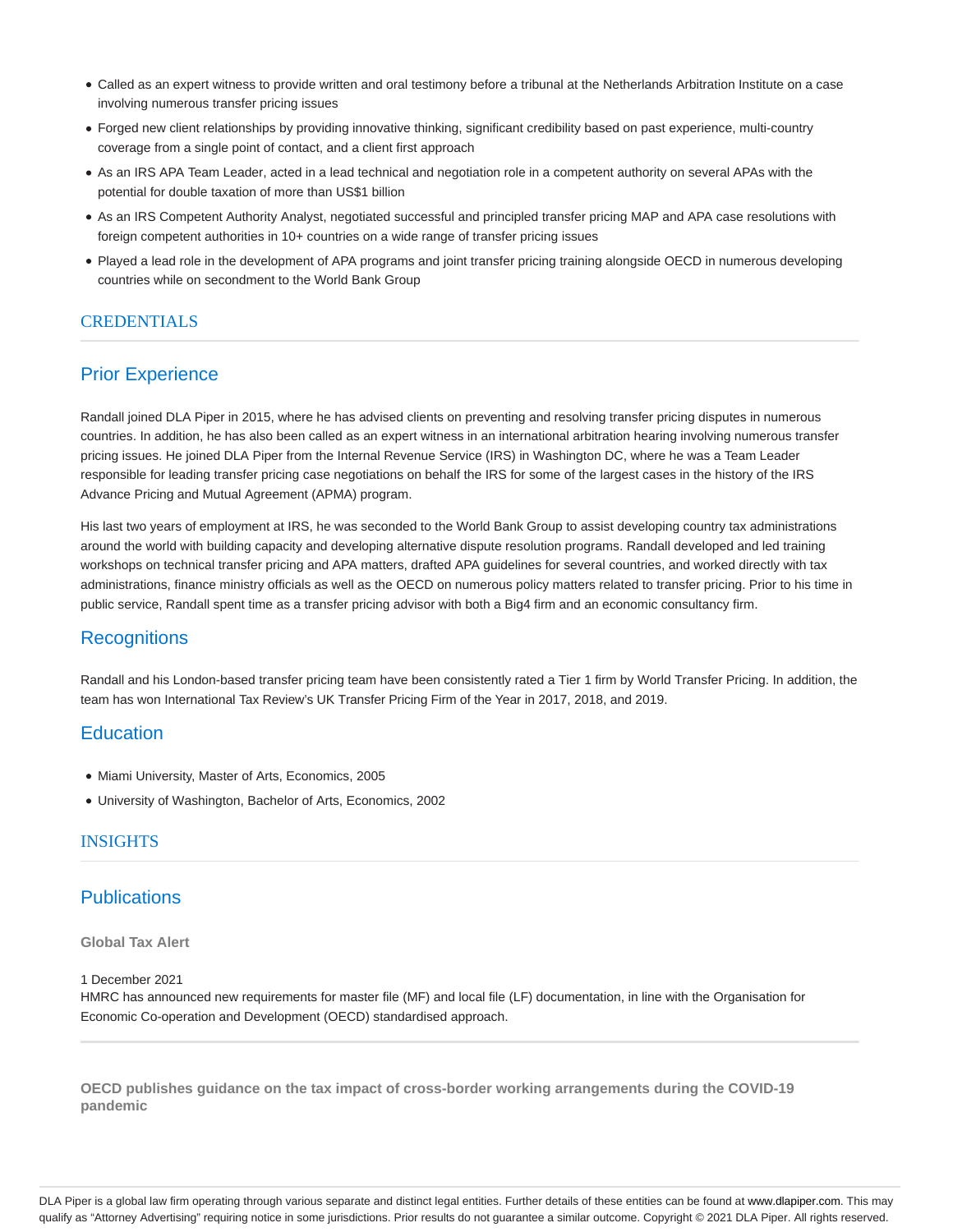**Understanding the OECD's guidance on the transfer pricing implications of the COVID-19 pandemic**

5 January 2021 A practical look at the new OECD guidance.

Randall is a co-author of the World Bank Group Handbook on Transfer Pricing and Developing Economies.

## **Events**

## **Previous**

**2022 OECD Transfer Pricing Guidelines**

23 March 2022 **Webinar** 

**Session one: Transfer Pricing Controversy in Europe: Insights and Solutions from the Front Lines**

21 April 2021 International Tax and Transfer Pricing Webinar Series **Webinar** 

Randall is a frequent speaker at transfer pricing conferences worldwide.

#### SPEAKER EVENTS

- Keynote Speaker, Asia Tax Forum, (Singapore) 2015
- Panel Participant, "Dispute Resolution and Anti-Avoidance: How taxpayers should manage disputes in 2015", Asia Tax Forum, (Singapore) 2015
- Panel Participant, "TP Under Pressure: Insights from Key Policy Makers", TP Minds Transfer Pricing Americas Summit, (Miami, Florida) 2015
- Panel Participant, "APAs: Latest Experience and Future Outlook", TP Minds Transfer Pricing Americas Summit, (Miami, Florida) 2015
- Keynote Speaker, Global Transfer Pricing Forum, (Washington, DC) 2014
- Panel Participant, "Hot Topics in Transfer Pricing", Global Transfer Pricing Forum, (Washington, DC) 2014

# **NFWS**

**DLA Piper strengthens Transfer Pricing offering with new team hire in Spain**

18 January 2021

DLA Piper is a global law firm operating through various separate and distinct legal entities. Further details of these entities can be found at www.dlapiper.com. This may qualify as "Attorney Advertising" requiring notice in some jurisdictions. Prior results do not guarantee a similar outcome. Copyright © 2021 DLA Piper. All rights reserved.